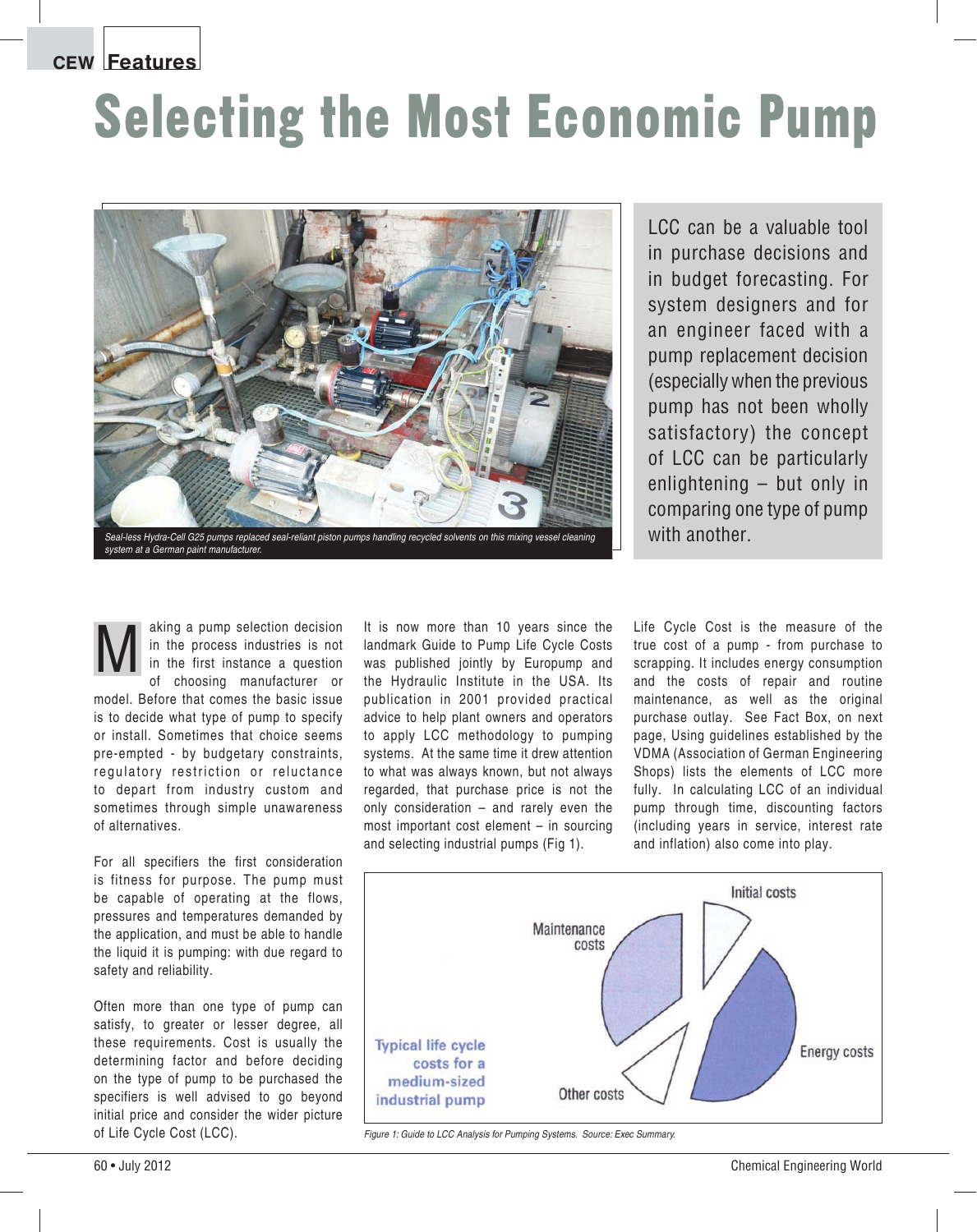## **Elements of Pump Life Cycle Cost**

- Initial cost: Purchase price (pump, motor, base, auxiliary devices)
- Installation and commissioning
- Energy costs
- Operating cost (labour cost of normal system supervision)
- Maintenance and repair costs
- Downtime and loss of production costs
- Environmental cost
- Decommissioning and disposal costs

LCC can be a valuable tool in purchase decisions and in budget forecasting. For system designers and for an engineer faced with a pump replacement decision (especially when the previous pump has not been wholly satisfactory) the concept of LCC can be particularly enlightening  $$ but only in comparing one type of pump with another. It is less useful for comparing pumps of the same type.

One way of isolating significant differences between types of pump in terms of LCC was adopted in a pump comparison study undertaken in 2005 by Dr-Ing Friedrich Wilhelm Hennecke, a senior figure in the German pump industry. Dr Hennecke while pump chief at BASF was co-editor of the original 2001 Guide to Pump LCC. In retirement he continues to serve the industry in Germany and internationally.

In the 2005 study he identified four points of comparison as yielding significant differences between the five types of pump investigated. All data for the study was supplied by the pump manufacturer in each case. Points of difference were:

- 1. Initial cost, including motor, base and couplings.
- 2. Energy cost.
- 3. Routine maintenance cost.
- 4. Repair cost.

The pump types represented (each generically different) were the Centrifugal, the Sidechannel, the Peristaltic, the and manufactured by Wanner Engineering, but remains a distinct type generically.

Each pump manufacturer was invited to submit data for a pump to match specified flow rates from 1 m3 /hr to 8 m3 /hr and an assumed duty cycle of 4000 hrs/yr. In each case LCC was calculated for working at specific pressures from 5 to 100 bar. For higher pressure applications Dr Hennecke took into account only the membrane piston pump and the Hydra-Cell. The other types surveyed 'could not usefully be considered' for working at pressures above 10 bars. It was also noted that in practice not all the pump types were suited for operation in all circumstances. Limiting factors would include temperature, solid content, hazardous fluids and pump pulsation  $-$  all excluded for purposes of the survey.

Some results may have caused surprise, including those for relative energy cost, as well as his general conclusion that 'in terms of LCC, the most economic pump overall in the considered range is the Hydra-Cell... and it is not restricted to clean non-abrasive fluids'.

The bar chart Fig 2a summarises the LCC comparison costs for pumps delivering 1.4 m3 /hr at 50 m head (5 bar). Fig 2b shows the overall LCC findings for the same pump types delivering 4.2 m3 /hr.

Underlying the bare figures in the Hennecke study and the strong showing of the Hydra-Cell against more conventional pumps in LCC terms, is a distinctive design (with no dynamic seals to wear or replace) and a unique combination of operating features.



For example, as a type, centrifugal pumps share certain characteristics that determine performance strengths and limitations and affect their likely LCC profile. But for two centrifugal pumps of similar capacity and materials build, differences in LCC will tend to be minor.

In type comparisons, some of the LCC factors noted in Fact Box can be eliminated. Inflation and interest costs for example can be regarded as neutral  $-$  being assigned a common value for type comparison purposes. Other elements such as possible losses arising from production downtime should by no means be ignored in relation to the purchase decision but are difficult to calculate in the strict context of an LCC comparison and should be excluded from the figures to avoid distortion.

Membrane Piston, and the Hydra-Cell  $-$  all except the last being available from several manufacturers. The Hydra-Cell is designed



*Figure 2a: LCCs for Pumps Delivering 1.4 m3 /hr at 5 bar. (F-W Hennecke)*